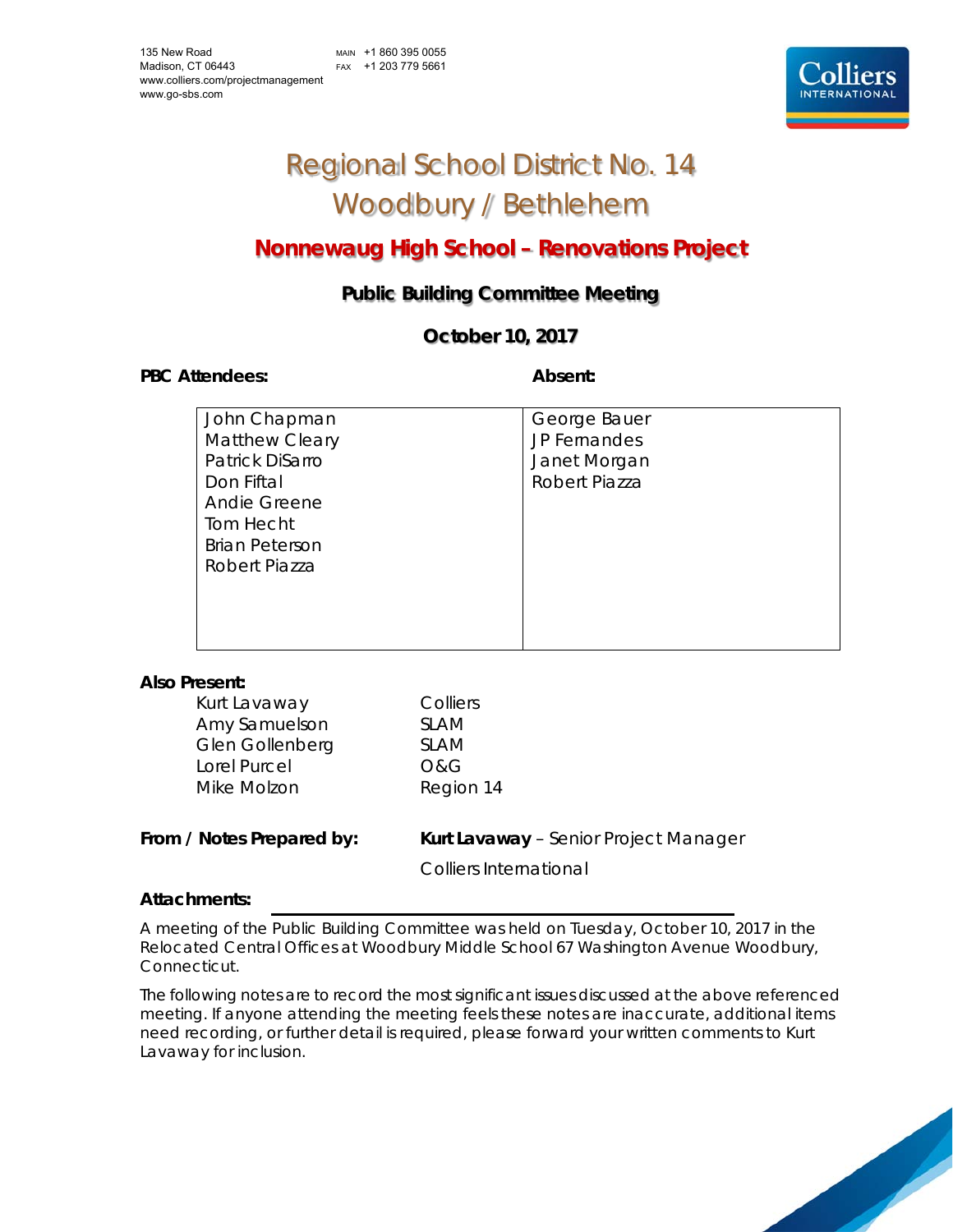

- 1. Call to Order John Chapman called the meeting to order at 6:32 PM.
- 2. OPM Report Kurt Lavaway reported on the following:
	- **Phase1Construction update** The design and construction team continued to meet weekly on Thursdays at 3:00pm at the High School to review project issues. The finance subcommittee joined Colliers, SLAM and O&G in a review of the construction progress.
	- **Phase 2 State approval update** There were 6 items identified during the PCR review on September 22, 2017 that the design team is addressing. Colliers is compiling the information from the design team and will submit one package to the Office of School Construction Grants and Review (OSCG&R) address all information:
		- **a. Approved Flood Management Certification** (FMC) The application was submitted in May by the design team but unfortunately did not move off the DAS desk of Jeff Bolton to DEEP for final review. When the team inquired about the status of the application, they were notified that Mr. Bolton has retired. DAS informed the District that they would not be the applicate since they do not have the resources to review the application and advised that the District be the applicant. The application was then signed by Wayne and has been submitted to DEEP for final approval. However DEEP has stated that the District cannot be the applicant as DAS needs to be per State statute.

Scott Pellman spoke to the DAS and they mentioned that they would consider splitting off the site work as a separate bidding phase to allow the main project to move forward while the team works through getting the application through DEEP review.

John Chapman stated he would be willing to write a letter to DEEP to help explain the urgency of the application and need to get it reviewed for approval to bid the project. Colliers to continue to facilitate.

- **b. OSTA approval** Amy Samuelson spoke to the manager of transportation *"She indicated that the approval letter has been drafted and is awaiting final sign off from the OSTA Director. We will likely receive the official approval by the end of this week at the latest."* Anticipated by 10-13-17
- **c. Provide Well Approval** Pending anticipated by 10-13-17
- **d. Revise ineligible cost worksheet for legal costs** Completed awaiting submission
- **e. Revise Block on code sheet** Completed awaiting submission
- **f. Approval letter of final code modification** Modification not required SLAM to coordinate letter and revision to code review checklist. Anticipated by 10-13, 2017
- **Controls system sole source update -** The design and construction team have continued to meet with ESC/Andover to refine the control points and value manage the package. The base bid strategy will be to sole source Andover as approved by the State. The other two listed controls contractors Automated Logic and Allerton will be bid as alternates to provide a competitive market and flexibility with the final selection.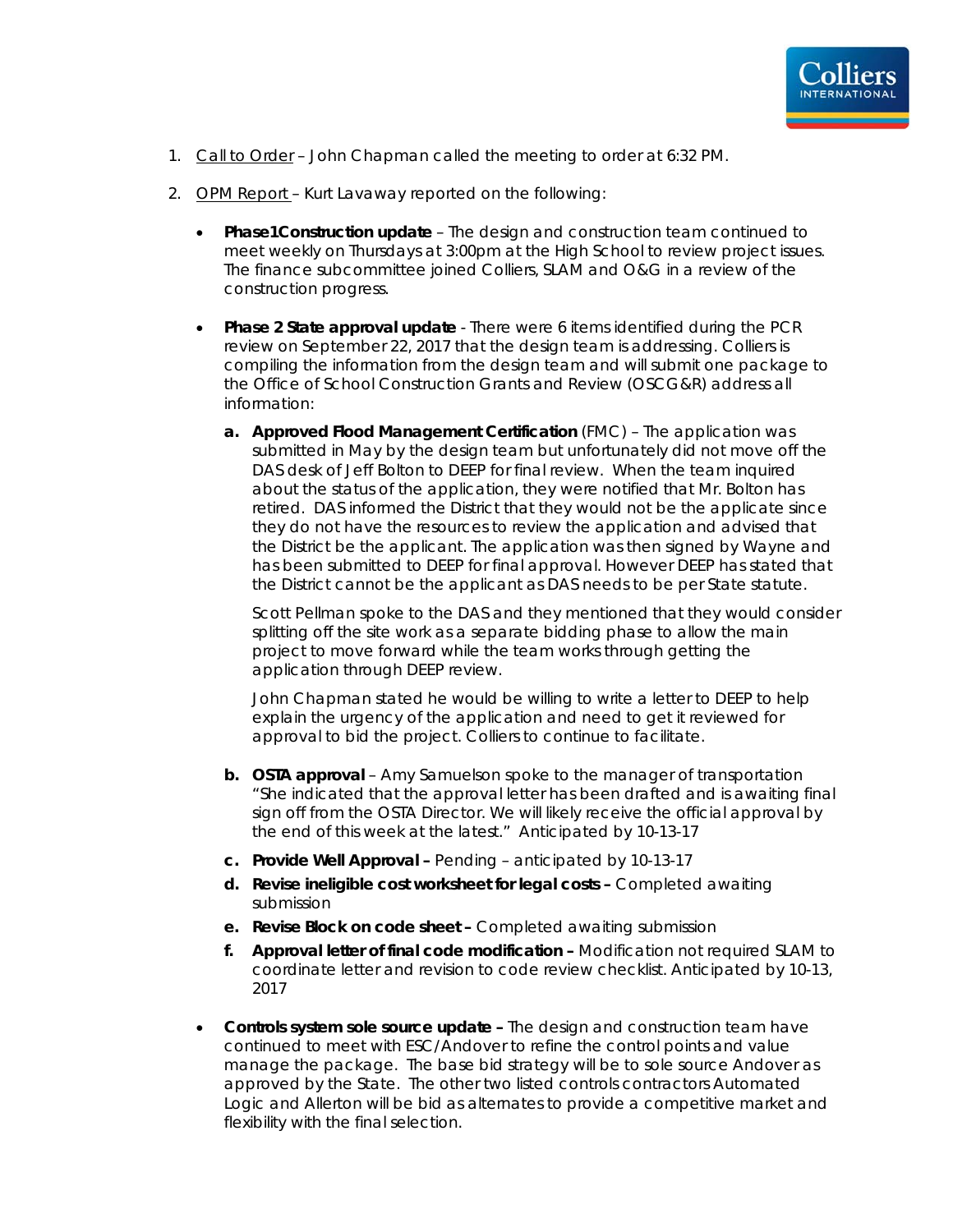

 **Athletic Field and Site Update** - The design team along with administration and Andie Greene met on October 5th at the High School to further review the site documents. The meeting was called to address coordination items identified during Andie's review of the documents with specific attention paid to items where decisions were required from Administration.

The following issues were clarified

- 1. The existing football field was rotated back to its original position, this will reduce grading revisions, it is understood that part of the field will overlap the softball infield.
- 2. The compact car spaces near the gym will be revised back to full size spaces which is the configuration that was approved by Zoning.

The following additions are requested by District administration -

- 1. Add electrical power to one baseball field dugout and one softball field dugout
- 2. Add electrical power at the soccer shed.

After further discussion with the building committee, it was decided that the bid documents will be issued as currently designed and the requested additions will be considered using any potential bid savings or construction contingency if available as construction progresses.

The following will be added to the turf field alternate

- 1. Power at the finish line of the track
- 2. Power at the new scoreboard
- **FF&E kick-off meeting** There was a kick off FF&E meeting on October 5, 2017 at the High School. The extent of staff involvement in selections was discussed along with an overview of interior finish materials. Future meetings will be coordinated on October 16, 23, 30 and November 2, 2017. The design team anticipates having a package ready for State review by the end of January.

Colliers will start to catalog the existing furniture and will coordinate with administrators and the design team to identify any existing FF&E items that can be re-used to save costs. An FF&E design and procurement schedule is being developed in conjunction with the construction phasing for procurement.

- **Agronomist** The agronomist proposal was approved by the finance subcommittee – The report/turf management plan is anticipated layer this month.
- **Planarity Survey**  The proposal from TIA for Planarity field testing for \$2,000 was reviewed and approved by the finance subcommittee. Work to investigate and map the fields is anticipated to begin this week.
- **Irrigation Water Supply** Mike Molzon coordinated the testing of the existing well. Mike stated that the testing of the existing well located in the athletic field produced a supply of 120 GMP after a 24-hour test. The test results are anticipated to result in a cost savings to the project and has been provided to SLAM for incorporation into the bid documents.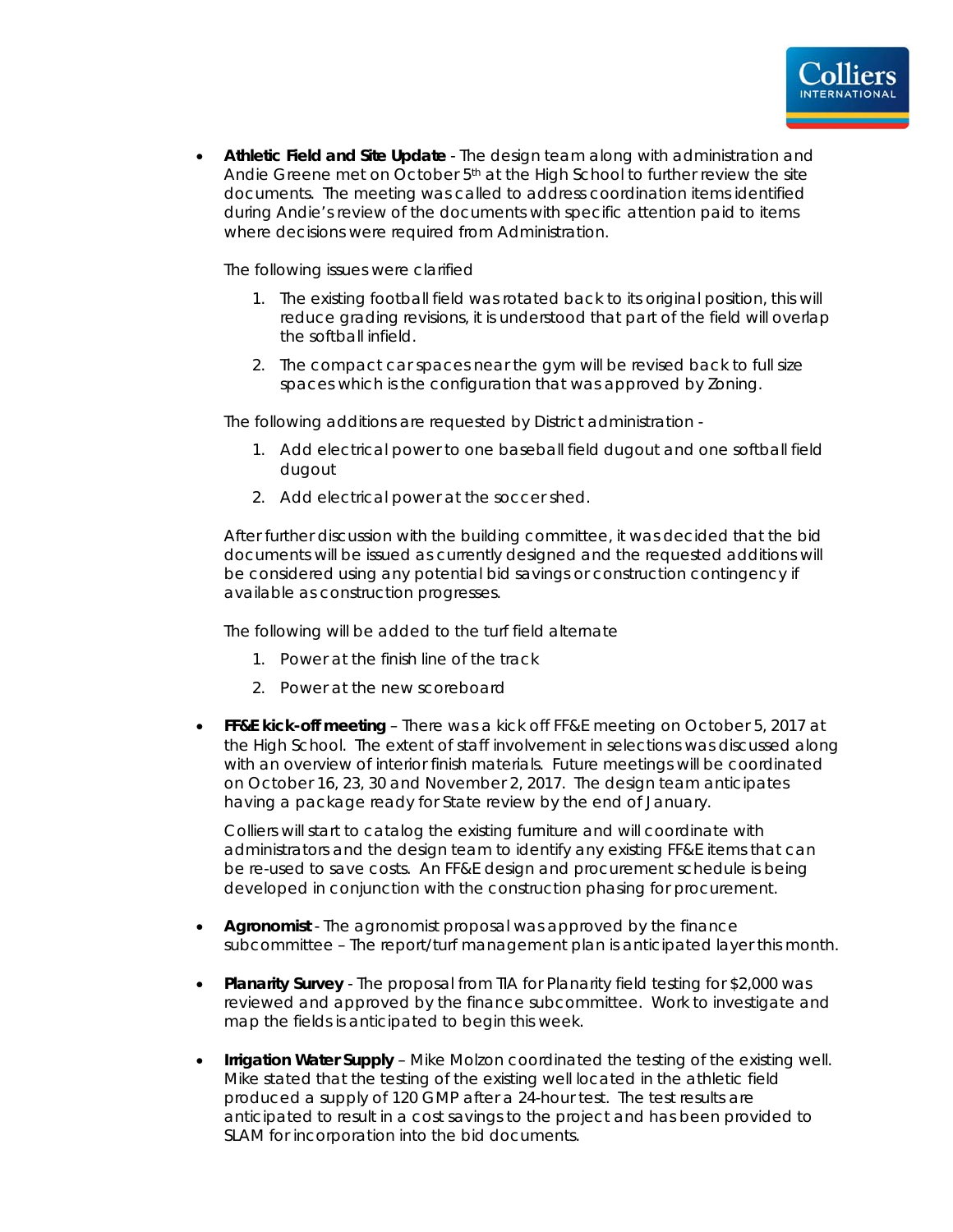

 **Geotechnical Drilling for the future Water Tank –** The drilling was completed on September 16th, 2017. A report has been issued to the design team showing that some boulders were encountered at approximately 17'-0" which may require shoring during excavation for the tank which could be costly. Colliers has requested the design team relocate the tank to avoid the need for shoring if possible.

O&G has been instructed to include the information in the bidding packages.

- **Finance Sub Committee -** The finance subcommittee met on October 5<sup>th</sup> and reviewed the following:
	- 1. **Geotechnical invoices** The finance subcommittee reviewed and approved the geotechnical invoices for additional services that were presented at the previous meeting. The two invoices totaled \$3,106.25. The lime item for geotechnical services is still well below the projected budget.
	- 2. **Phase 1 pencil copy Pay of Application No. 003**
	- 3. **Phase 1 Proposed Change Orders (PCO) numbers 001 to 011** PCO numbers 001 through 003 and 007 through 011 were reviewed by SLAM, Colliers, O&G and the finance subcommittee.

O&G will provide additional information for PCO numbered 004 through 006 review. O&G will compile the approved PCO's into a single change order which will result in an overall credit to the project.

- 3. Architects progress update Amy Samuelson
	- **Design and approval progress** –.Amy stated that the bid documents are being completed to include final information received as mentioned above as well as to incorporate District information / input and items required for State approval.
	- The design team continues to follow up with the final state approvals required and anticipated approvals to be in place by end of the week.
	- The FF&E design process is ongoing and will continue through the year end.
- 4. Construction Manager Update Lee Donaldson / Lorel Purcell
	- **Phase 1**  Construction of the temporary classroom spaces are starting to wind down with construction anticipated to be completed in November.
	- **Phase 2 State and Bidding Coordination** Lorel mentioned that the project cannot go out to bid until all State agencies have signed off per DAS checklist. DEEP is the one agency that may delay the bid date. She mentioned that if the project bid dates are delayed then there are a few strategies that are being developed to not impact the final completion date or costs and will be reviewed in subsequent meetings.
- 5. Other Business

.

None

6. Public Comment

None